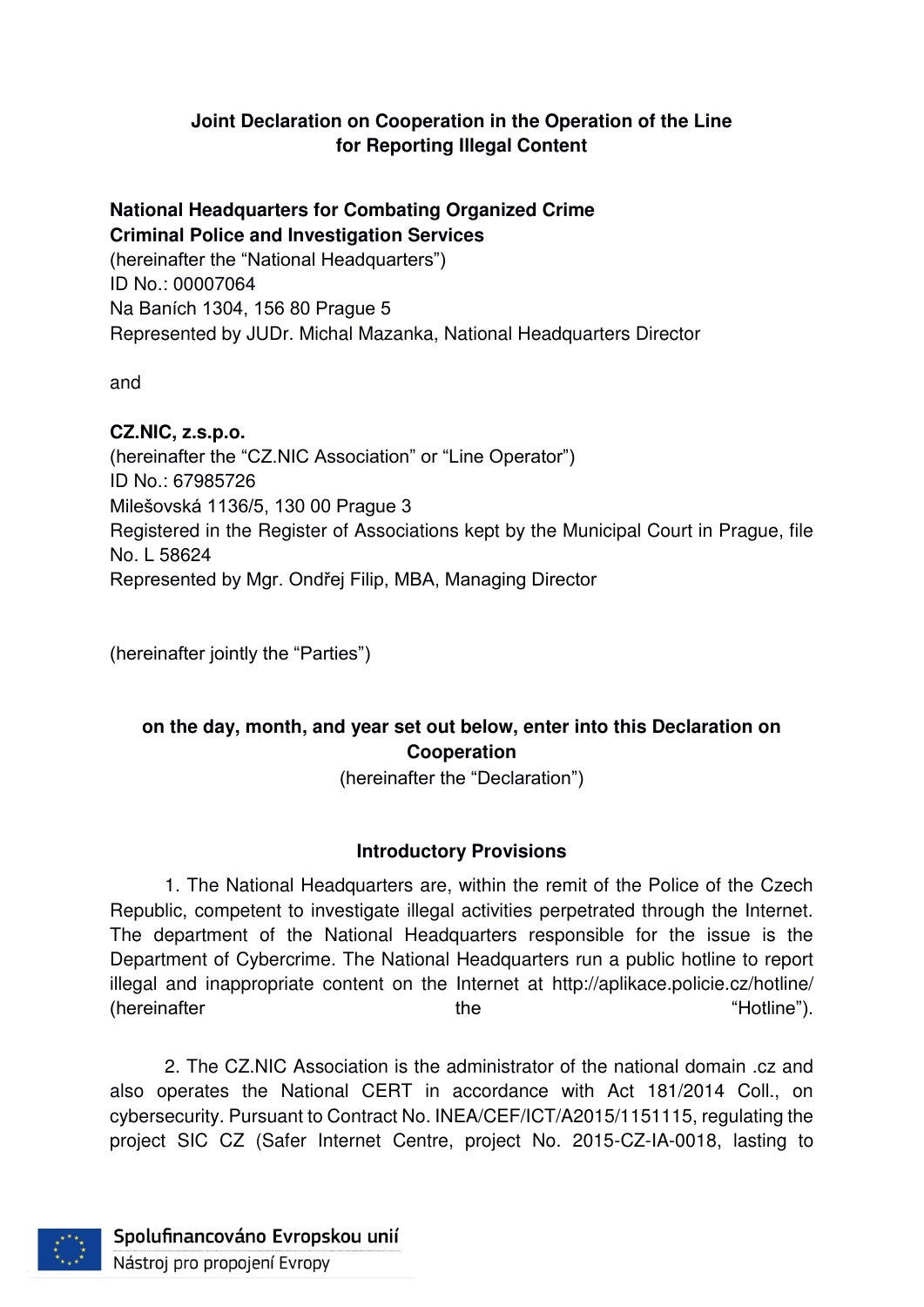31 December 2018, hereinafter "CZ SIC"), the CZ.NIC Association operates a public hotline for reporting illegal and inappropriate content on the Internet at www.stoponline.cz (hereinafter the "Line"), which is a part of the INHOPE network; this network is run by an international association, INHOPE, associating similar lines worldwide. Thus, it contributes to the deepening of the cooperation of the operators of these lines, sharing their experience, and fulfilling the purpose of the reports and complaints and the transmission of information on illegal and inappropriate content on the Internet, especially in the area of child pornography.

3. The Parties have decided to adjust through this Declaration their mutual relations during the operation of the line, the form, scope, and method of notifying the National Headquarters by the Line Operator, and other related activities and facts.

#### Article I

#### **Subject Matter and Purpose of Declaration**

1. The Parties negotiate this Declaration through having a common interest, which is to protect children and youth against crime committed against them, in order to minimise the occurrence of child pornography and other illegal and inappropriate content on the Internet threatening children, youth, and other Internet users.

2. The purpose of this Declaration is to increase the cooperation between the National Headquarters, Line Operator, and the general public in order effectively to collect information concerning active links to offers of child pornography and child prostitution services, the addresses at which persons with a paedophiliac orientation gather, and other information on illegal and inappropriate content available via the Internet, and the subsequent solution by the appropriate authorities in accordance with Czech law.

#### Article II **Definitions**

For the purposes of this Declaration:

- a) a complaint means any information from the public sent to the line relating to a defined site on the Internet with any illegal or inappropriate content or any actual illegal or inappropriate content, with its origin identified, which was made accessible or transmitted on the Internet;
- b) a notification means any information provided to the National Headquarters by the Line Operator, obtained on the basis of a complaint pursuant to subparagraph (a);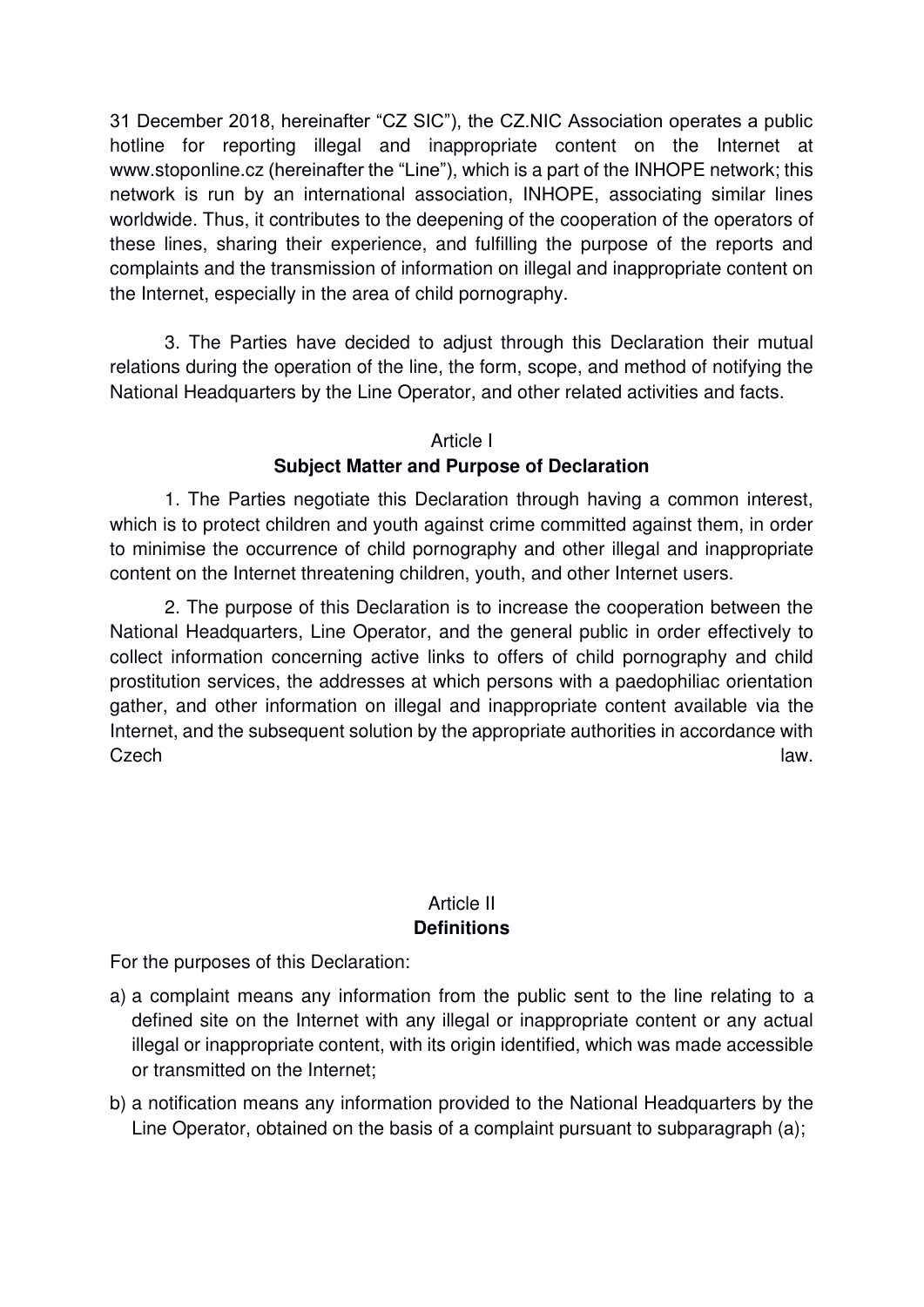- c) cooperation means the activities required by one of the Parties in connection with notification pursuant to subparagraph (b), in particular under the applicable provisions of Act 273/2008 Coll., on the Police of the Czech Republic, and Act 141/1961 Coll., on Criminal Procedure (the Criminal Procedure Code);
- d) illegal content means any content which shows any signs of a criminal offence, according to the provisions of Czech law or an international treaty that is binding for the Czech Republic; and
- e) inappropriate content means any content that could interfere with children's rights or fundamental human rights, especially in cases of physical or mental violence, abuse, or exploitation, including sexual mistreatment or exploitation, in accordance with the provisions of Czech law and international treaties that are binding for the Czech Republic.

## Article III **Status and Tasks of the National Headquarters**

The National Headquarters:

- a) performs tasks in combating crime related to information and communication technologies in the area covered by this Declaration;
- b) operates a hotline for reporting inappropriate and illegal content;
- c) in cooperation with the Line Operator, defines the criteria on the basis of which the Line Operator should assess incoming complaints in order to be able unambiguously to identify any illegal content;
- d) regularly, once a year, or as needed, and in accordance with Czech law, sends the Line Operator summary statistics of notifications investigated under Annex 2, which is an integral part of this Declaration;
- e) appoints a representative who will regularly attend workshops at which the ongoing cooperation and current issues related to the work associated with the line will be discussed;
- f) appoints a representative who will be in contact with the international association INHOPE and will receive in the Czech Republic the representatives of other countries cooperating within the INHOPE network and ensure international cooperation in this area; and
- g) in cooperation with the Line Operator, and in accordance with Czech law, provide an efficient solution for dealing with any illegal and inappropriate content located on the Internet.

## Article IV **Status and Tasks of the Line Operator**

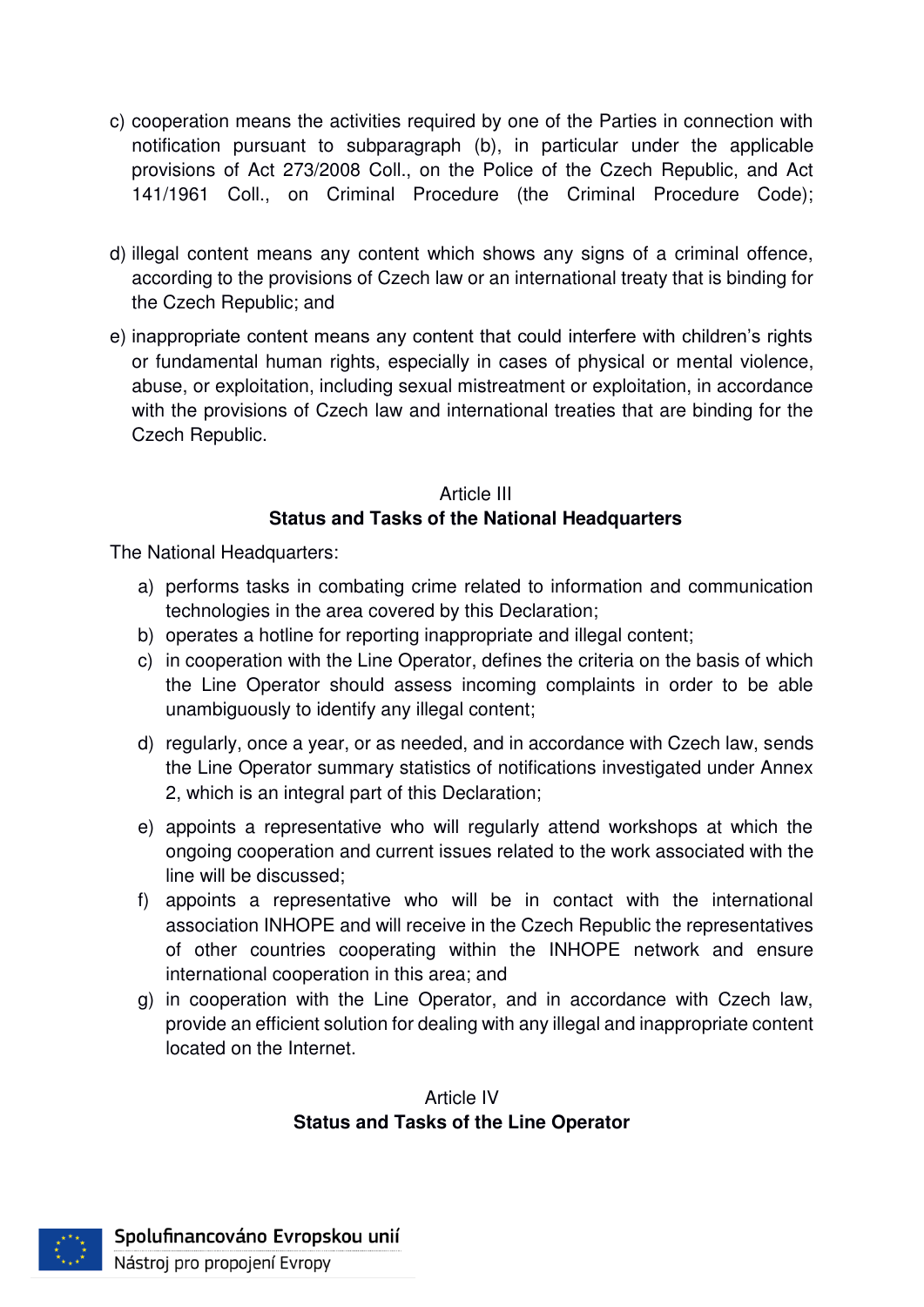Among other things and as part of the SIC CZ project, the Line Operator:

- (a) performs tasks in the field of the protection of users of the Internet, communicates with the public, and helps to prevent crime in the area covered by the Declaration;
- (b) receives complaints from the public regarding illegal and inappropriate content on the Internet in the area covered by the Declaration;
- (c) operates a line for their evaluation;
- (d) in cooperation with the National Headquarters, establishes criteria under which the line staff can identify incoming complaints in order to be able unambiguously to identify any illegal content;
- (e) reports complaints in connection with which there is reasonable suspicion that a criminal offence has been committed on an Internet in the Czech Republic to the National Headquarters immediately in a manner in accordance with Annex 1 of the Declaration;
- (f) organizes regular working meetings at which the ongoing cooperation and current issues relating to the activities of the line are discussed; and
- (g) transmits information about illegal and inappropriate content on the Internet to the INHOPE network.

#### Article V

#### **Content and Principles of Cooperation**

1. The Line Operator receives complaints from the public, especially concerning addresses on the Internet where active links to any illegal and inappropriate content are made accessible.

2. The Line Operator, in cooperation with the National Headquarters, shall set out the criteria under this Declaration under which it will be possible to evaluate effectively a complaint under Article II (a) and determine which information on the Internet is illegal and should be forwarded to the National Headquarters to investigate, and which is inappropriate and should be addressed by the Line Operator, with possible cooperation of the authorities with regard to the subject matter and territorial jurisdiction.

3. The Line Operator shall submit notifications to the National Headquarters under Article II (b).

4. The procedure for submitting notifications by the Line Operator to the National Headquarters shall be regulated by the operational and technical conditions which are attached to this Declaration as Annex 1, which are based on the experience,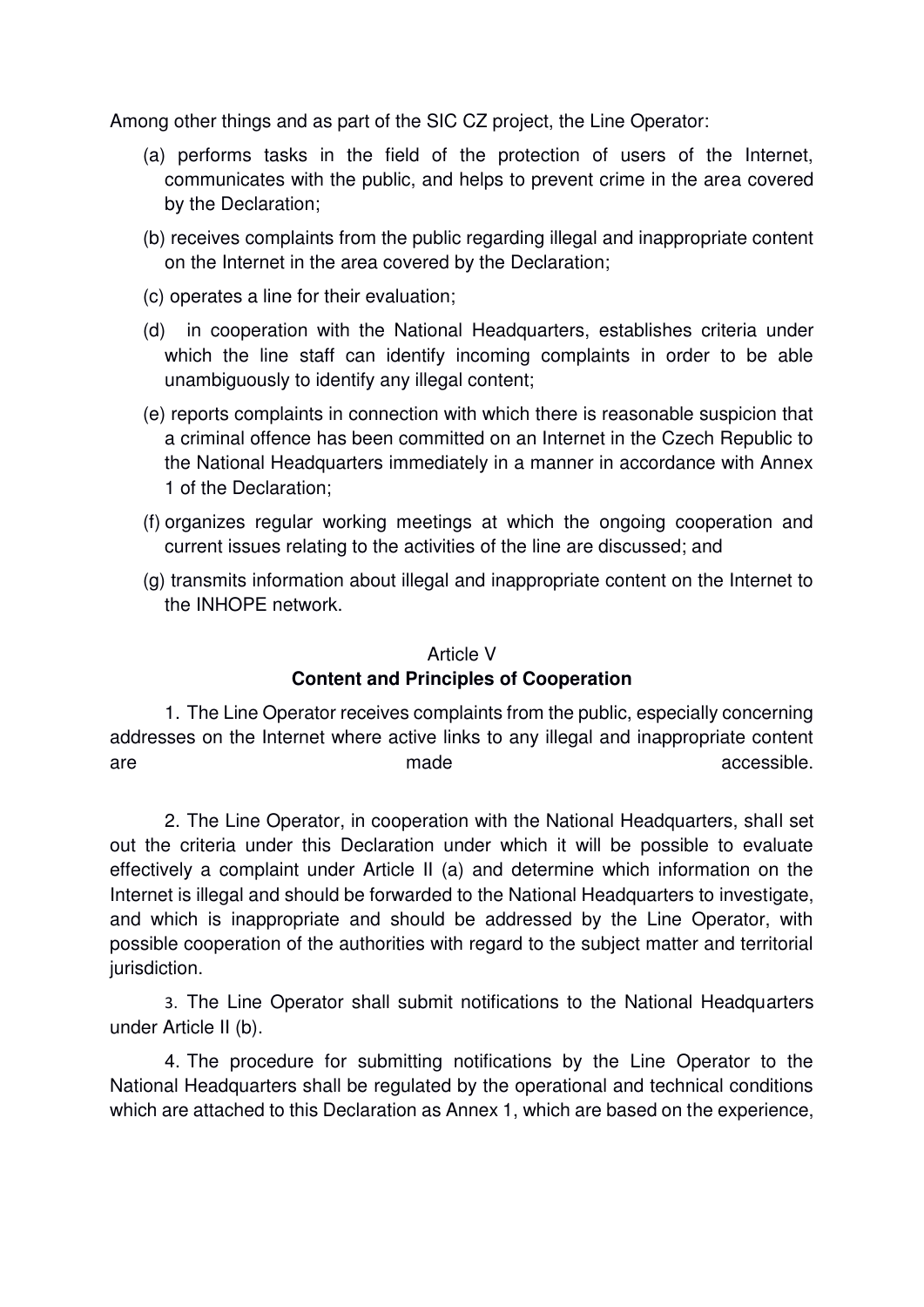rules, principles, and parameters necessary for reporting complaints of cybercrime abroad.

5. The Line Operator sends the information to the holders of Czech domain names and Internet service providers on whose portals and servers any illegal and inappropriate content is made accessible. In the case of complaints that were forwarded by a notification under Article II (b) of the National Headquarters, it does so only on the basis of an agreement with the National Headquarters.

6. If there is a suspicion of a criminal offence and it is advisable to leave the illegal content on those portals and servers, the Line Operator shall notify the service provider of that only on the basis of an agreement with the National Headquarters.

7. The required fields of the notification for the National Headquarters are part of **Annex** 1.

8. The Line Operator shall regularly publish statistics on the number and structure of complaints under Article II (a) in order to expand the awareness among government institutions and the public about crimes committed on the Internet.

## Article VI **Contact Points and Persons**

1. The National Headquarters' contact point is:

 National Headquarters for Combating Organized Crime Criminal Police and Investigation Services Department of Cybercrime PO BOX 41/NCOZ 156 80 Prague 5

The National Headquarters' contact person is:

 First name and surname: Email: Mobile:

2. The Line Operator's contact point is:

 CZ.NIC, z.s.p.o. Milešovská 1136/5 130 00 Prague 3

The Line Operator's contact person is:

 First name and surname: Email: Tel:



Spolufinancováno Evropskou unií

Nástroj pro propojení Evropy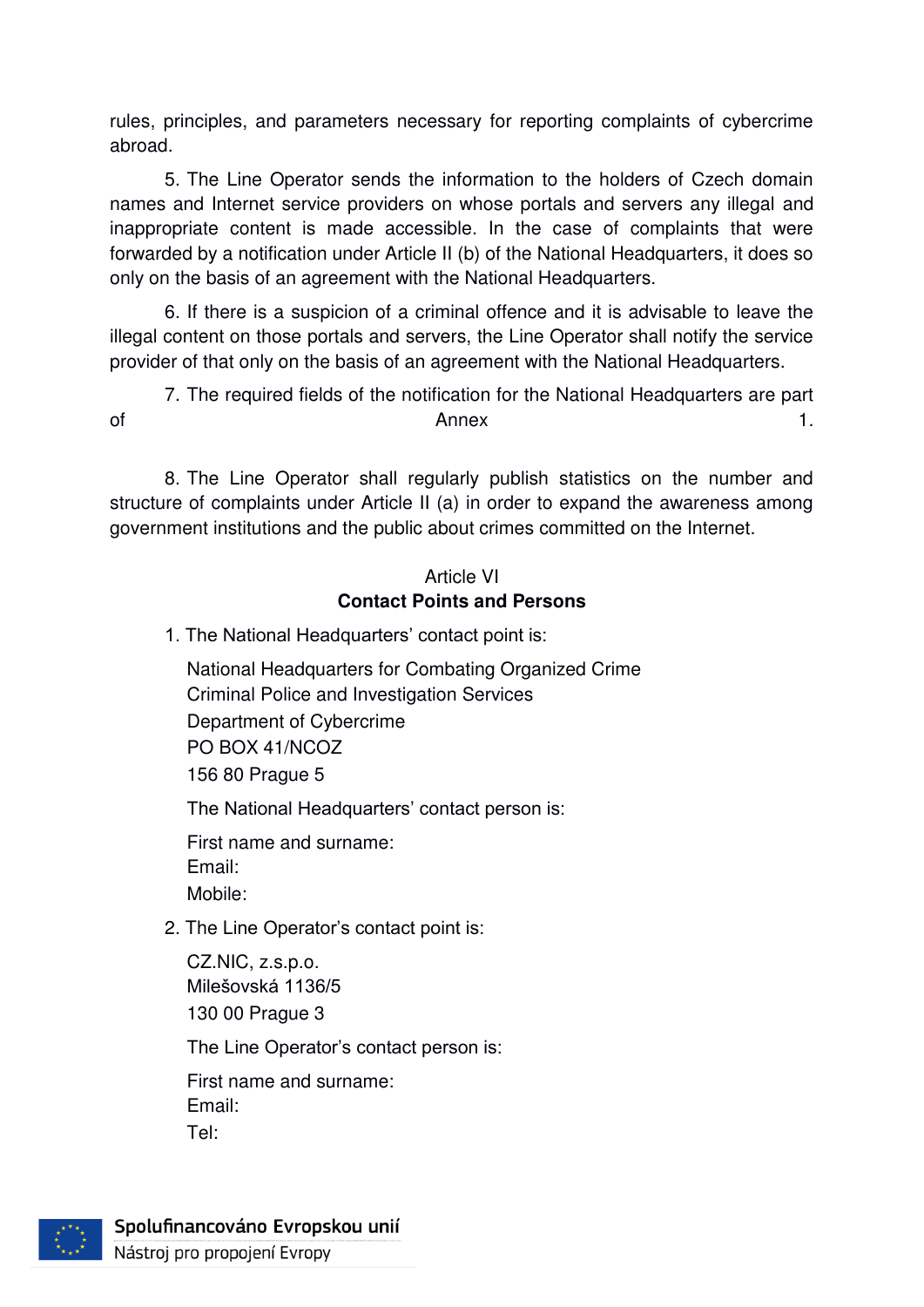Mobile: +420 724 158 096

#### Article VII **Confidential Information and Secrecy**

1. The Parties unanimously designate as confidential any information they have received and will receive in connection with their performance under this Declaration which is not explicitly identified as public.

2. The data under Article III (d), (e), and (f) and Article V (8) shall not be deemed confidential information.

3. The Line Operator shall be entitled to publish, on an ongoing basis, general information concerning the content of the notification pursuant to Article II (b), but without the personal data of the notifying person and other persons.

4. The confidential information shall not include information which has become part of the public domain unless this has resulted from any breach of the obligation to protect it by either Party to the Declaration, information obtained on the basis of a procedure independent of this Declaration if the Party obtaining it is able to demonstrate such fact, and any information provided to either Party to this Declaration by any third party who has not obtained such information through any breach of the obligation to protect the confidentiality thereof.

5. The Parties shall not be entitled to use the confidential information otherwise than for the purposes of the proper fulfilment of their obligations and exercising their rights under the Declaration, and in accordance with Czech law.

6. The Parties shall be obliged to make every effort to ensure that the confidential information does not become publicly available without the consent of the other Party or is not disclosed to any third parties, except for the fulfilment of legal obligations.

7. As of the date of termination of their cooperation, the Parties shall be obliged to return the forwarded confidential information, especially the physical media and carriers obtained on the basis of this Declaration, or shall be obliged to destroy them, which they are required to demonstrate to the other Party, or to delete irretrievably the information from the physical media and carrier, of which they shall be obliged to inform each other promptly. This obligation shall not apply to the information used by either Party that is based on its legal obligations.

> Article VIII **Joint and Final Provisions**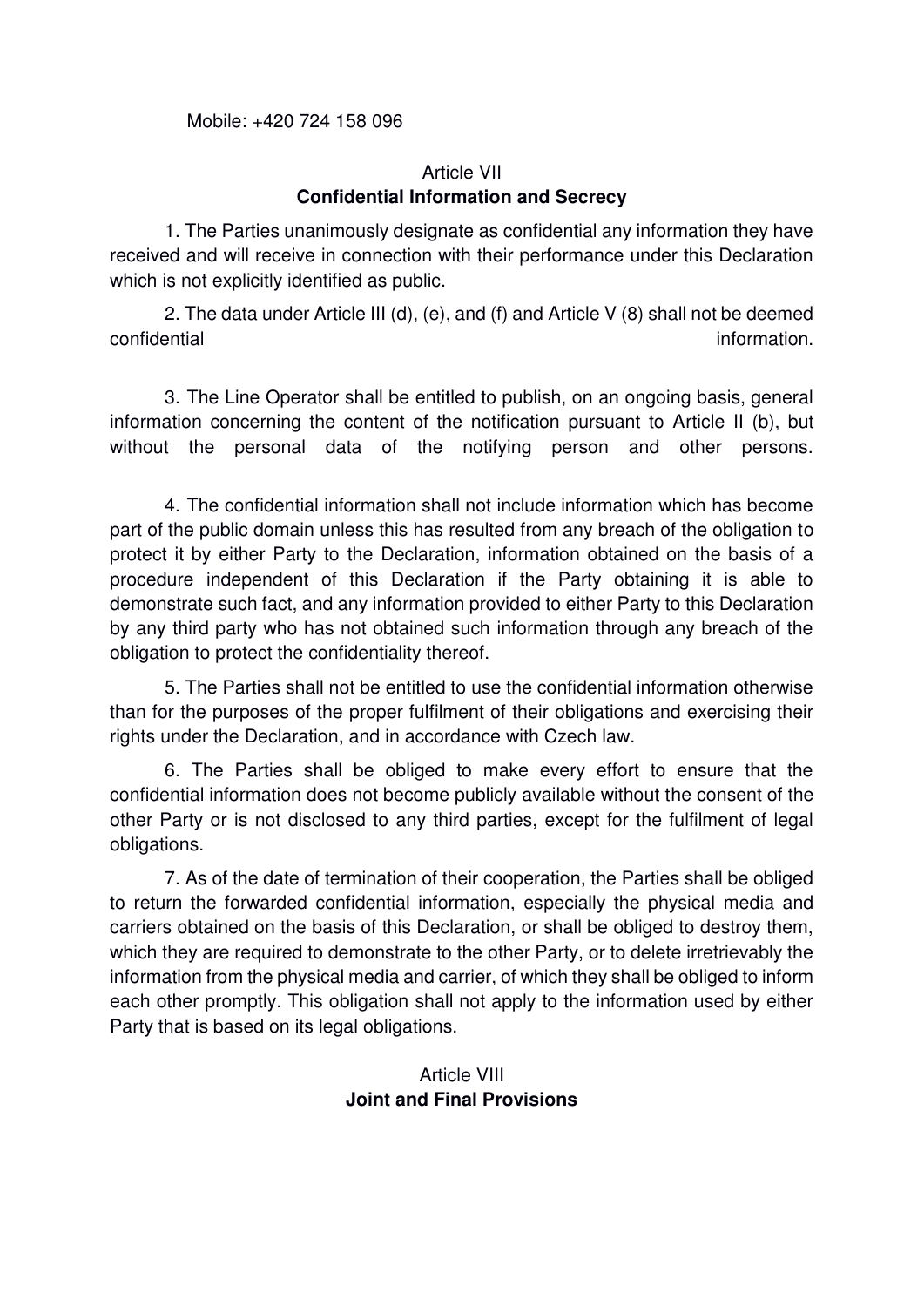1. This Declaration comes into force and effect on the date of its signing by both Parties.

2. The Declaration is concluded at least for the duration of the SIC CZ project. Upon the completion of the SIC CZ project, the cooperation between the Parties shall always be renewed for a further twelve months unless either Party notifies the other Party at least thirty days before the expiration of the duration of the SIC CZ project or before the expiration of twelve months that it is no longer interested in continuing the cooperation under this Declaration. In that event, the force and effect of the Declaration terminates upon the expiration of the duration of the SIC CZ project or upon the expiration of the latest twelve months. This shall be without prejudice to the rights of the Parties under paragraphs 5 and 6.

3. The mutual evaluation of cooperation under this Declaration shall be performed annually or more frequently if needed by the Parties.

4. If the Parties find that the Declaration is contrary to the generally binding legal regulations or the internal regulations of the Parties, the Parties shall notify each other of this fact without undue delay and take the necessary measures required to correct the deficiencies identified.

5. Both Parties shall be entitled at any time to terminate this Declaration, with a notice period of three months. The notice period shall commence on the first day of the month following the receipt of the notice.

6. This Declaration may also be terminated by a written agreement of the Parties.

7. No amendments to the Declaration shall be effective unless made in writing and signed by both Parties.

8. Both Parties shall be entitled to withdraw from this Declaration in the event of a material breach of any obligations under this Declaration by the other Party. A material breach of its obligations under this Declaration means a breach of the obligations imposed upon either Party by this Declaration, which will result in the inability to achieve its purpose or difficulty in so doing, namely:

(a) in the case of the National Headquarters, especially a breach of any of the provisions under Article III (a) and (c) to (g); and

(b) in the case of the CZ.NIC Association, a breach of any of the provisions under Article IV (e) to (h).

9. The termination of the Declaration shall be without prejudice to the Parties' obligations regarding the protection of information.

10. Both Parties agree that they will cover their own costs related to the activities under this Declaration.

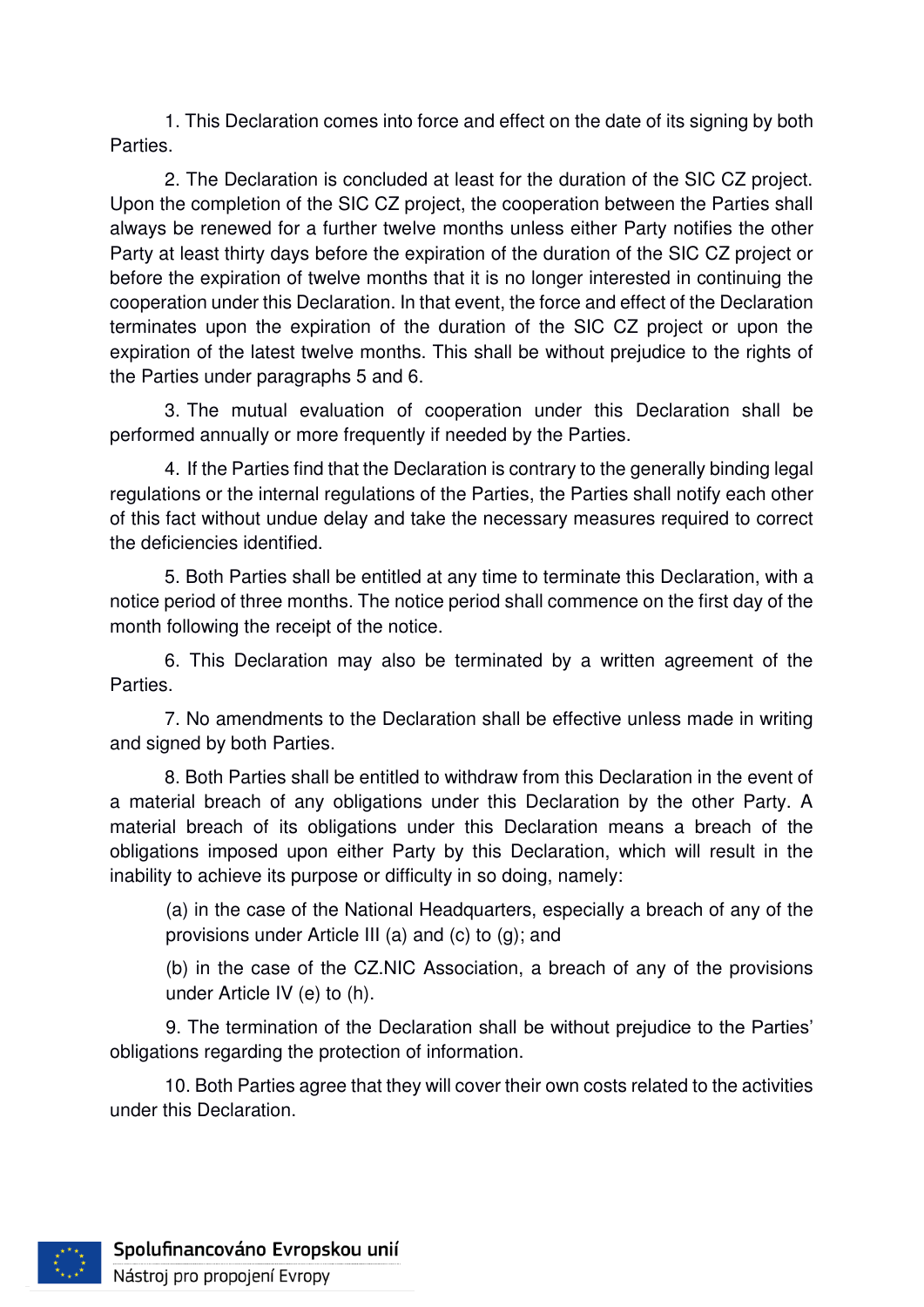11. By signing this Declaration, the Parties do not intend to create any other obligations towards each other than those arising from this Declaration. Further, this Declaration shall not bind the Parties to conclude any future agreements on cooperation covered by this Declaration or any other agreements. The Parties do not assume that the result of their activities under this Declaration will be entering into a contractual relationship without further steps being taken.

12. Both Parties agree that they shall be entitled to disclose the information concerning the conclusion of this Declaration and a general summary of its contents (especially the basic conditions, the conditions for submitting the information by the Line Operator to the National Headquarters, the fact that interference with any rights of any person shall only be performed by the Line Operator under the conditions laid down by the legislation of the Czech Republic, and the duration of the cooperation).

13. The Declaration is executed in four counterparts, of which both Parties shall each receive two.

In Prague on ………………. In Prague on ……………….

……………………………… ………………………………

**JUDr. Michal Mazánek Mgr. Ondřej Filip, MBA**

National Headquarters for Combating Organized Crime CZ.NIC z.s.p.o. Criminal Police and Investigation Services